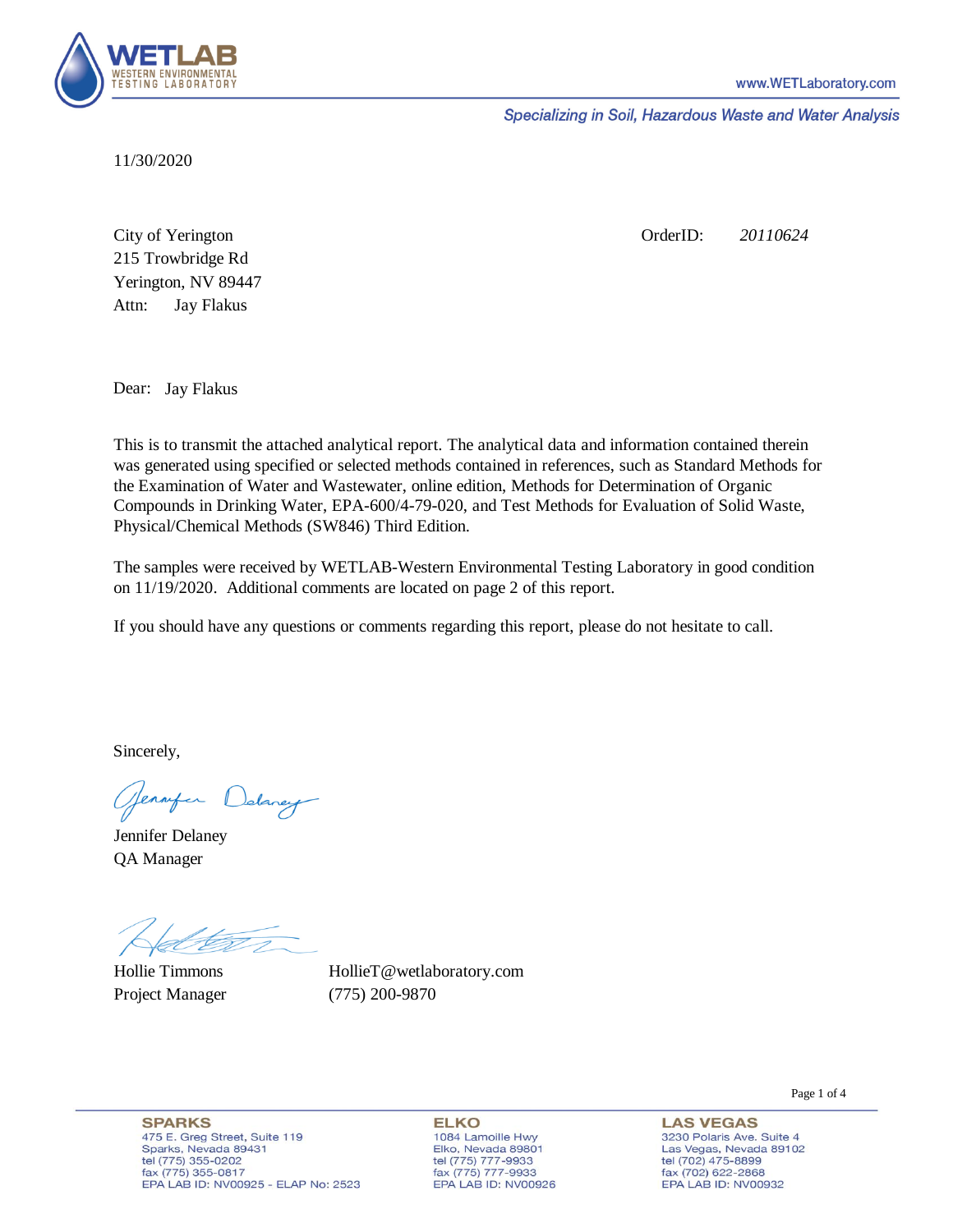### **Western Environmental Testing Laboratory Report Comments**

*City of Yerington - 20110624* 

### **Specific Report Comments**

None

#### **Report Legend**

| B         | -−                       | Blank contamination; Analyte detected above the method reporting limit in an associated blank                                                                                                                             |
|-----------|--------------------------|---------------------------------------------------------------------------------------------------------------------------------------------------------------------------------------------------------------------------|
| D         | ۰.                       | Due to the sample matrix dilution was required in order to properly detect and report the analyte. The reporting limit has been<br>adjusted accordingly.                                                                  |
| <b>HT</b> | $\overline{\phantom{a}}$ | Sample analyzed beyond the accepted holding time                                                                                                                                                                          |
| J         | --                       | The reported value is between the laboratory method detection limit and the laboratory practical quantitation limit. The reported<br>result should be considered an estimate.                                             |
| K         | ۰.                       | The TPH Diesel Concentration reported here likely includes some heavier TPH Oil hydrocarbons reported in the TPH Diesel<br>range as per EPA 8015.                                                                         |
| L         | $\sim$                   | The TPH Oil Concentration reported here likely includes some lighter TPH Diesel hydrocarbons reported in the TPH Oil range<br>as per EPA 8015.                                                                            |
| M         | $\overline{\phantom{a}}$ | The matrix spike/matrix spike duplicate (MS/MSD) values for the analysis of this parameter were outside acceptance criteria due<br>to probable matrix interference. The reported result should be considered an estimate. |
| N         |                          | There was insufficient sample available to perform a spike and/or duplicate on this analytical batch.                                                                                                                     |
| NC        | --                       | Not calculated due to matrix interference                                                                                                                                                                                 |
| <b>OD</b> | --                       | The sample duplicate or matrix spike duplicate analysis demonstrated sample imprecision. The reported result should be<br>considered an estimate.                                                                         |
| QL        | ۰.                       | The result for the laboratory control sample (LCS) was outside WETLAB acceptance criteria and reanalysis was not possible.<br>The reported data should be considered an estimate.                                         |
| S         | $\overline{\phantom{a}}$ | Surrogate recovery was outside of laboratory acceptance limits due to matrix interference. The associated blank and LCS<br>surrogate recovery was within acceptance limits                                                |
| SC.       | $\overline{\phantom{a}}$ | Spike recovery not calculated. Sample concentration $>4X$ the spike amount; therefore, the spike could not be adequately<br>recovered                                                                                     |
| U         | $\overline{\phantom{a}}$ | The analyte was analyzed for, but was not detected above the level of the reported sample reporting/quantitation limit. The<br>reported result should be considered an estimate.                                          |

#### **General Lab Comments**

Per method recommendation (section 4.4), Samples analyzed by methods EPA 300.0 and EPA 300.1 have been filtered prior to analysis.

The following is an interpretation of the results from EPA method 9223B:

A result of zero (0) indicates absence for both coliform and Escherichia coli meaning the water meets the microbiological requirements of the U.S. EPA Safe Drinking Water Act (SDWA). A result of one (1) for either test indicates presence and the water does not meet the SDWA requirements. Waters with positive tests should be disinfected by a certified water treatment operator and retested.

Per federal regulation the holding time for the following parameters in aqueous/water samples is 15 minutes: Residual Chlorine, pH, Dissolved Oxygen, Sulfite.

**ELKO** 1084 Lamoille Hwy<br>Elko, Nevada 89801 tel (775) 777-9933<br>fax (775) 777-9933 EPA LAB ID: NV00926

**LAS VEGAS** 3230 Polaris Ave. Suite 4 Las Vegas, Nevada 89102 tel (702) 475-8899<br>fax (702) 622-2868 EPA LAB ID: NV00932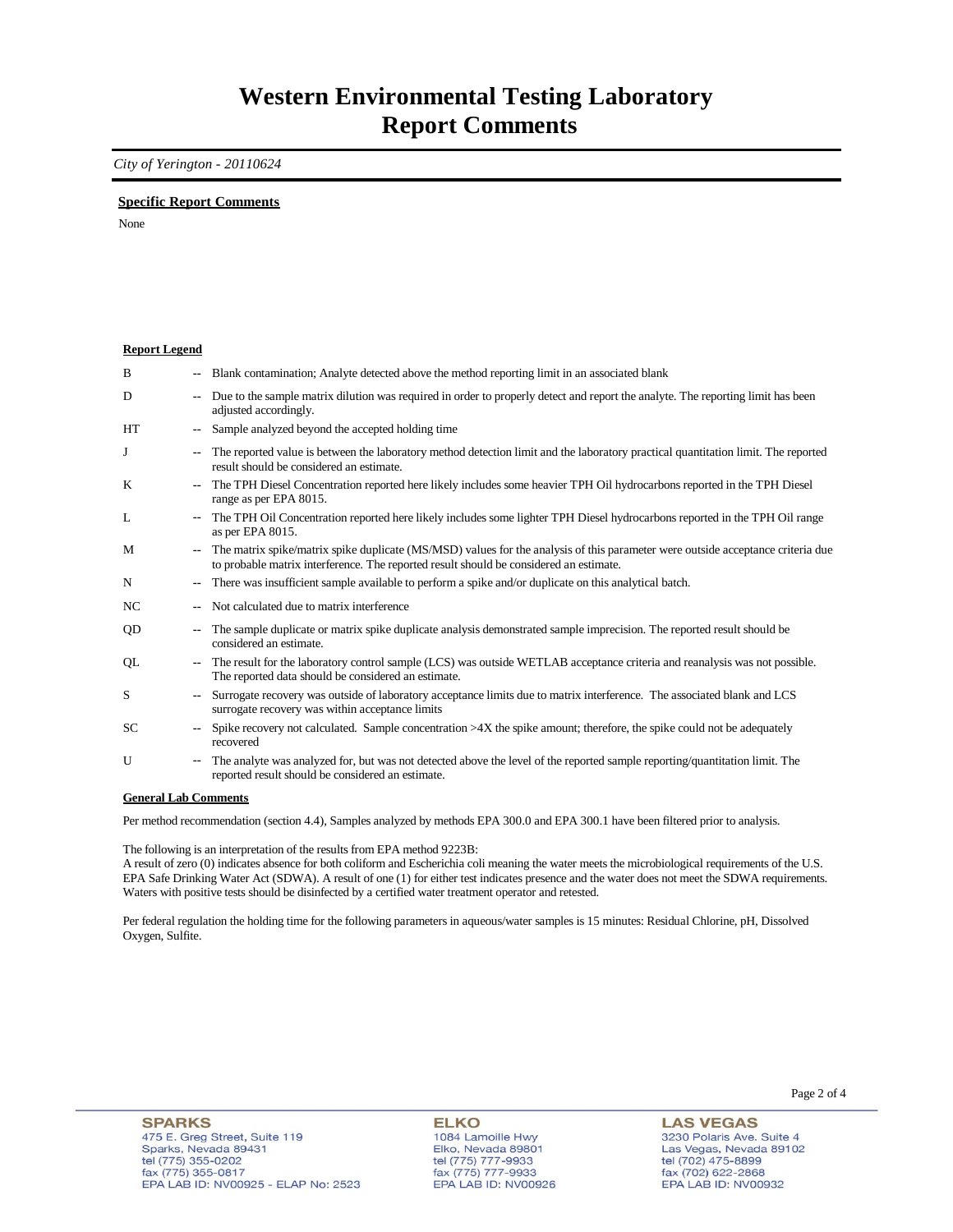## **Western Environmental Testing Laboratory Analytical Report**

**City of Yerington**

**215 Trowbridge Rd**

**Yerington, NV 89447**

**Attn:** Jay Flakus

**Phone:** (775) 302-1155 **Fax:** NoFax

**PO\Project:** *City of Yerington NV / LY-0255C / NV0000255*

| <b>Customer Sample ID:</b><br><b>WETLAB Sample ID:</b> | 422 Silver Star Ct<br>20110624-001 | <b>Field Residual Chlorine:</b> |              | $0.43$ mg/L  |    | Collect Date/Time: 11/19/2020 07:50<br>Receive Date: 11/19/2020 12:11 |                  |                  |         |
|--------------------------------------------------------|------------------------------------|---------------------------------|--------------|--------------|----|-----------------------------------------------------------------------|------------------|------------------|---------|
| Analyte                                                | Method                             | <b>Results</b>                  | <b>Units</b> | DF           | RL | <b>Analyzed</b>                                                       | <b>DW MCL</b>    | <b>Pass/Fail</b> | LabID   |
|                                                        |                                    |                                 |              |              |    |                                                                       |                  |                  |         |
| <b>Microbiological Analyses</b>                        |                                    |                                 |              |              |    |                                                                       |                  |                  |         |
| <b>Total Coliform</b>                                  | SM 9223B (IDEXX 0                  |                                 | $/100$ mL.   | $\mathbf{1}$ |    | 11/19/2020                                                            | $0/100$ mL       | Pass             | NV00925 |
| Escherichia Coli                                       | SM 9223B (IDEXX 0                  |                                 | $/100$ mL    | 1            |    | 11/19/2020                                                            | $0/100$ mL       | Pass             | NV00925 |
| <b>Customer Sample ID:</b>                             | 102 S. Main St                     |                                 |              |              |    | <b>Collect Date/Time:</b> 11/19/2020 08:35                            |                  |                  |         |
| <b>WETLAB Sample ID:</b>                               | 20110624-002                       | <b>Field Residual Chlorine:</b> |              | $0.34$ mg/L  |    | <b>Receive Date:</b> 11/19/2020 12:11                                 |                  |                  |         |
| Analyte                                                | <b>Method</b>                      | <b>Results</b>                  | <b>Units</b> | DF           | RL | <b>Analyzed</b>                                                       | <b>DW MCL</b>    | Pass/Fail        | LabID   |
| <b>Microbiological Analyses</b>                        |                                    |                                 |              |              |    |                                                                       |                  |                  |         |
| <b>Total Coliform</b>                                  | SM 9223B (IDEXX 0                  |                                 | $/100$ mL    | 1            |    | 11/19/2020                                                            | $0/100$ mL       | Pass             | NV00925 |
| Escherichia Coli                                       | SM 9223B (IDEXX 0                  |                                 | /100 mL      | 1            |    | 11/19/2020                                                            | $0/100$ mL       | Pass             | NV00925 |
| <b>Customer Sample ID:</b>                             | 35 Whiteface Ln                    |                                 |              |              |    | <b>Collect Date/Time:</b>                                             | 11/19/2020 08:15 |                  |         |
| <b>WETLAB Sample ID:</b>                               | 20110624-003                       | <b>Field Residual Chlorine:</b> |              | $0.34$ mg/L  |    | <b>Receive Date:</b> 11/19/2020                                       |                  | 12:11            |         |
| Analyte                                                | <b>Method</b>                      | <b>Results</b>                  | <b>Units</b> | DF           | RL | <b>Analyzed</b>                                                       | <b>DW MCL</b>    | Pass/Fail        | LabID   |
| <b>Microbiological Analyses</b>                        |                                    |                                 |              |              |    |                                                                       |                  |                  |         |
| <b>Total Coliform</b>                                  | SM 9223B (IDEXX 0                  |                                 | $/100$ mL    |              |    | 11/19/2020                                                            | $0/100$ mL       | Pass             | NV00925 |
| Escherichia Coli                                       | SM 9223B (IDEXX 0                  |                                 | $/100$ mL    | 1            |    | 11/19/2020                                                            | $0/100$ mL       | Pass             | NV00925 |

*DF=Dilution Factor, RL = Reporting Limit (minimum 3X the MDL), ND = Not Detected <RL or <MDL (if listed)* Page 3 of 4

**ELKO** 1084 Lamoille Hwy Elko, Nevada 89801<br>tel (775) 777-9933<br>fax (775) 777-9933 EPA LAB ID: NV00926 **LAS VEGAS** 3230 Polaris Ave. Suite 4 Las Vegas, Nevada 89102 tel (702) 475-8899<br>fax (702) 622-2868 EPA LAB ID: NV00932

**Date Printed:** 11/30/2020 **OrderID:** *20110624*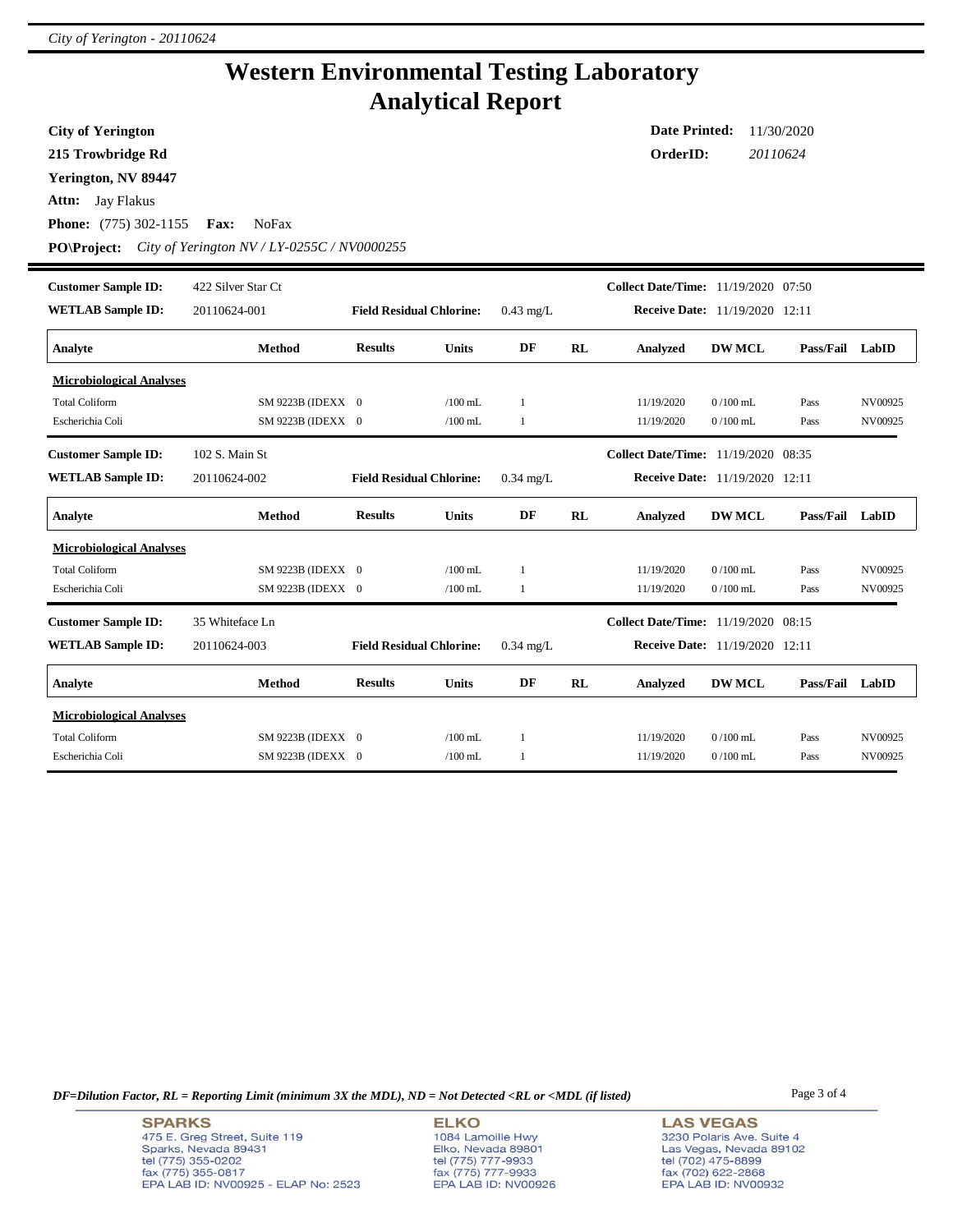# **Western Environmental Testing Laboratory QC Report**

| <b>OCBatchID</b> | <b>OCType</b> | Parameter        | Method                 | <b>Result</b> | Actual | $%$ Rec | Units     |
|------------------|---------------|------------------|------------------------|---------------|--------|---------|-----------|
| QC20110881       | Blank 1       | Total Coliform   | <b>SM 9223B (IDEX)</b> |               |        |         | $/100$ mL |
|                  |               | Escherichia Coli | <b>SM 9223B (IDEX)</b> |               |        |         | $/100$ mL |

*DF=Dilution Factor, RL = Reporting Limit (minimum 3X the MDL), ND = Not Detected <RL or <MDL (if listed)* Page 4 of 4

**SPARKS** 475 E. Greg Street, Suite 119 Sparks, Nevada 89431<br>tel (775) 355-0202<br>fax (775) 355-0817 EPA LAB ID: NV00925 - ELAP No: 2523

**ELKO** 1084 Lamoille Hwy Elko, Nevada 89801<br>tel (775) 777-9933<br>fax (775) 777-9933 EPA LAB ID: NV00926

**LAS VEGAS** 3230 Polaris Ave. Suite 4 Las Vegas, Nevada 89102<br>tel (702) 475-8899<br>fax (702) 622-2868<br>EPA LAB ID: NV00932